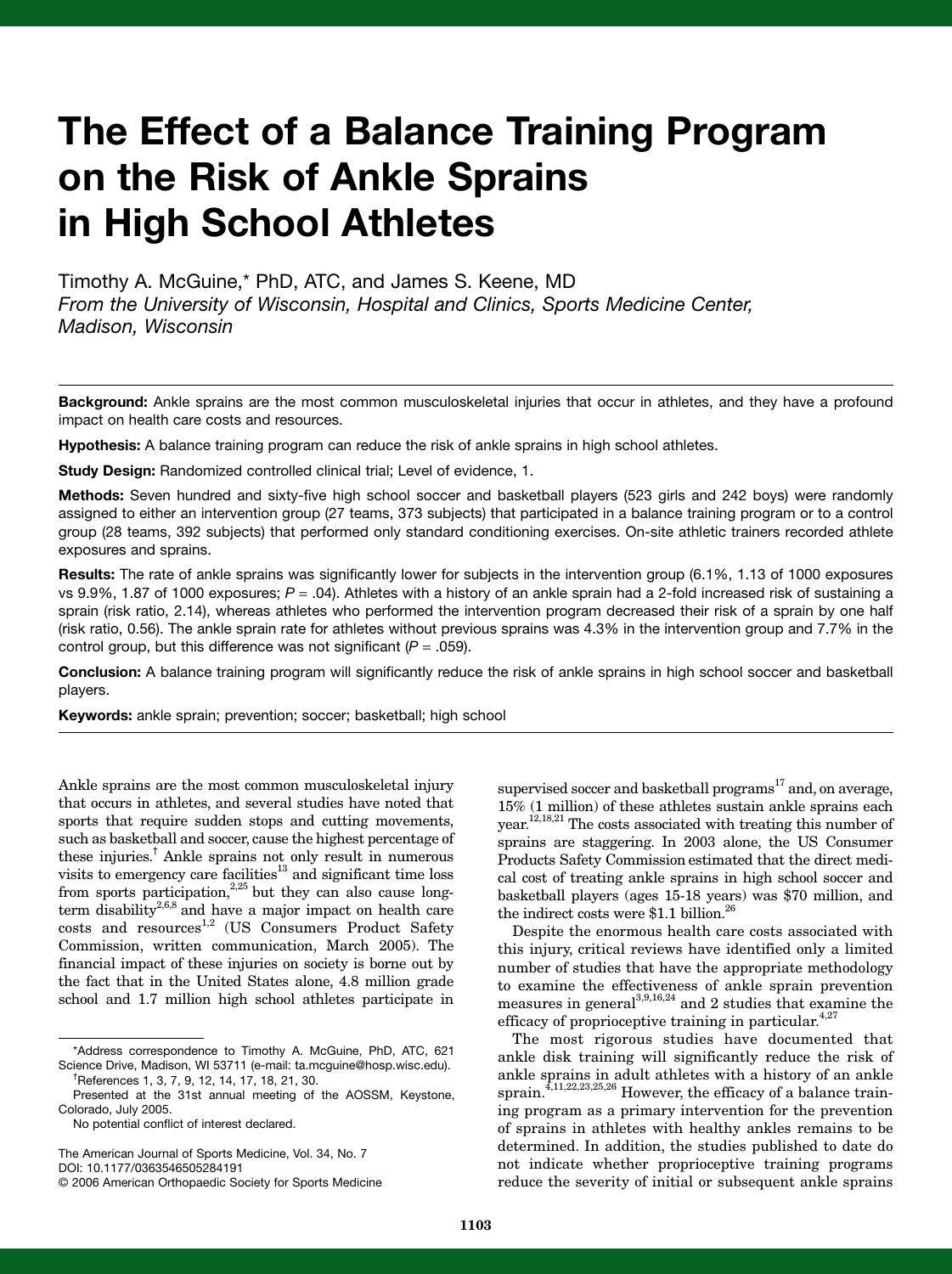or increase the number of exposures before an ankle sprain occurs.

The primary objective of this randomized intervention trial was to determine if a program of balance training, implemented in the preseason and maintained throughout the season, would reduce the risk of ankle sprains in male and female high school athletes. This study also sought to determine whether (1) the effect of the intervention was the same for athletes with or without a history of an ankle sprain; (2) the rate of ankle sprain was affected by independent variables such as gender, sport, leg dominance, use of ankle supports, and ankle laxity; and (3) balance training reduced the severity of ankle sprains.

### **METHODS**

#### Sample size

Previous authors have reported an incidence of acute ankle sprains in athletes that ranged from 11% to 20%.3,7,21,24,26 On the basis of these data, we projected a sprain rate for this study of 15% in the control group and 7.5% in the intervention group. Using these rates, we calculated the sample size to determine statistical significance by using cluster randomization as well as a 2-tailed test with  $α = .05$  and  $1-β = .80$ . The estimated sample size for this study thus obtained was 680 (340 in both the intervention and control groups).

#### Randomization

Randomization into intervention and controls was performed using groups of two based on a schedule provided by the statistician (Figure 1). In this type of randomization, each member of an individual team was assigned to the same intervention or control group. The group randomization procedure we used is not considered optimum in randomized clinical trials. However, this procedure is widely used and accepted in sports injury prevention trials as a way to limit contamination between intervention and control groups.4,27,28 In addition, each school district had a similar policy that stated any intervention must be offered to all members of a class or team as a group rather than as individuals.

#### **Subjects**

Seven hundred and sixty-five basketball and soccer players (523 girls and 242 boys) from 12 area high schools that utilized certified athletic trainers (ATCs) from our Sports Medicine Clinic agreed to participate in the study. Subjects were recruited by giving study materials to potential subjects, posting flyers in the schools, sending letters to school administrators, meeting with coaches, and talking with parents at preseason team meetings.

To be included in the study, subjects had to be on the interscholastic basketball or soccer team roster compiled by their head coach. In addition, each subject had to be able to practice or play the first day of the preseason



**Figure 1.** Subject recruitment and randomization.

drills and practices without restrictions due to a prior injury. Finally, each subject (and the parents if under age 18 years) had to complete the informed consent and Health Insurance Portability and Accountability Act of 1996 (HIPAA) forms.

#### Subject Data

At each school, our on-site ATCs collected the anthropometric data (gender, height, weight, ankle laxity, and leg dominance), as well as sprain history, on each subject (Table 1). Height was measured with a stadiometer (±0.5 cm). Weight was measured on digital platform scale  $(\pm 0.1$  lb).

Each subject was required to complete a detailed questionnaire regarding whether he or she had a prior ankle sprain and whether that sprain occurred during the previous 12 months. When possible, this information was crosschecked with the injury information compiled during the previous school year by our on-site ATCs. To determine ankle ligament laxity, the trainer performed an anterior drawer test on the ankle with the subject in a seated position. Leg dominance was determined by asking the athlete which leg he or she would use to kick a ball.

The configuration of the medial longitudinal arch was determined by using the Feiss line, which was measured when the athlete stood with his or her weight on both feet.<sup>19</sup> The Feiss line is a line drawn from the medial malleolus to the head of the first metatarsal. If the navicular tubercle intersected the line, the arch was graded as neutral. If the tubercle was above the line, the arch was graded as supinated. If the tubercle was below the line, the arch was graded as pronated.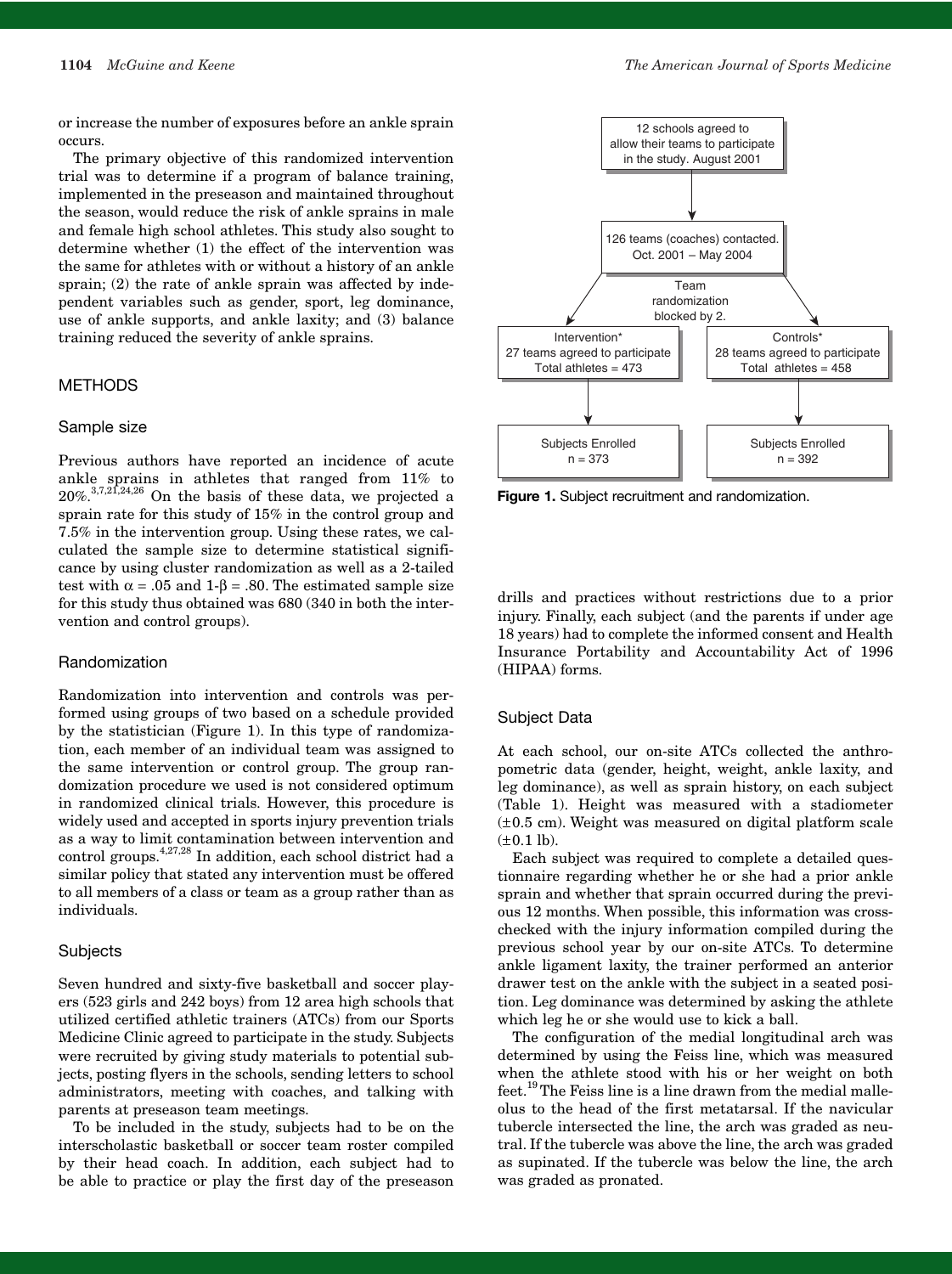| TABLE 1                            |
|------------------------------------|
| Subject Demographics $(N = 765)^a$ |

|                            | Controls         | Intervention     |
|----------------------------|------------------|------------------|
| Variable                   | $(n = 392)$      | $(n = 373)$      |
| Gender                     |                  |                  |
| Female                     | 262(66.8)        | 261(69.9)        |
| Male                       | 130(33.1)        | 112(30.1)        |
| Age, y                     | $16.6 \pm 1.1$   | $16.4 \pm 1.2$   |
| Height, cm                 |                  |                  |
| Female                     | $167.4 \pm 6.0$  | $166.1 \pm 6.9$  |
| Male                       | $173.7 \pm 11.7$ | $174.8 \pm 10.4$ |
| Weight, kg                 |                  |                  |
| Female                     | $61.2 \pm 7.0$   | $60.5 \pm 7.4$   |
| Male                       | $69.4 + 11.6$    | $71.6 \pm 10.8$  |
| Level of competition       |                  |                  |
| Varsity                    | 317(80.8)        | 320 (85.7)       |
| Subvarsity                 | 58 (14.7)        | 22(5.8)          |
| Freshman                   | 17(4.3)          | 31(8.3)          |
| Previous ankle injury      |                  |                  |
| Yes                        | 93 (23.7)        | 89 (23.8)        |
| No                         | 299 (76.3)       | 284 (76.2)       |
| Leg dominance              |                  |                  |
| Right                      | 352 (89.7)       | 336 (90.0)       |
| Left                       | 40(10.2)         | 37(10.0)         |
| Arch type                  |                  |                  |
| Pronated                   | 126(32.1)        | 98 (26.2)        |
| Neutral                    | 244 (62.2)       | 248 (66.4)       |
| Cavus                      | 22(5.6)          | 27(7.2)          |
| Use of ankle supports      |                  |                  |
| Yes                        | 74 (18.9)        | 70(18.7)         |
| No                         | 318(81.1)        | 303(81.3)        |
| Ankle laxity (drawer test) |                  |                  |
| $\leq 5$ mm                | 387 (99.3)       | 364 (97.9)       |
| $5+$ mm                    | 5(0.7)           | 9(2.1)           |

<sup>a</sup>All data are presented as n  $(\%)$ , except age, height, and weight, which are presented as mean ± SD.

# The Balance Training Program

Subjects in the intervention group performed a 5-phase balance training program, the components of which are shown in Table 2. The program was based on a compilation of the rehabilitation and balance training protocols validated and published in prior studies.<sup>5,10,11,15,18,20,22,25</sup> Phases 1 through 4 consisted of 5 exercise sessions per week for 4 weeks before the start of the season. In phase 5 (maintenance phase), the subjects performed the program 3 times per week for 10 minutes throughout the competitive season. In all phases, each exercise was performed for 30 seconds, and the legs were alternated during a 30-second rest interval between each exercise.

The exercise program included (1) maintaining a singleleg stance on a flat surface with eyes open and closed; (2) performing functional sport activities such as throwing, catching, and dribbling on 1 leg; (3) maintaining double-leg stance while rotating the balance board; (4) maintaining a single-leg stance on the balance board with eyes open and closed; and (5) performing functional sport activities while in single-leg stance on the board (Figures 2-6). The balance

board that was used consisted of a wooden disk 16 inches in diameter with a 4-inch half sphere attached to the bottom (Fitter International, Calgary, Alberta, Canada). The sphere allowed approximately 17° of angulation in all planes.

Members of each team were encouraged to take part in the intervention program as a group and were given the option of performing the exercises before or after practice. Teams did not perform the intervention on competition days. If a subject missed 4 consecutive balance training sessions, he or she was considered noncompliant with the balance training protocol. Control subjects did not take part in any prevention or balance training exercises beyond their normal conditioning exercises as directed by their coaches.

# Definitions and Data Collection

The ATCs assigned to each school monitored each subject throughout the season and recorded all athlete exposures, acute sprains, use of ankle supports, and compliance with the intervention protocol. An athlete exposure was defined as any coach-directed competition, practice, or conditioning session. Ankle supports were defined as any external support such as athletic tape or lace-up or hard-shell braces.

The definitions of an acute injury and injury severity were similar to the criteria used by Powell and Barber-Foss $^{21}$  in their studies on high school athletes.For this study,an ankle sprain was defined as trauma that (1) disrupted the ligaments of the ankle;(2) occurred during a coach-directed competition, practice, or conditioning session; and (3) caused the athlete to miss the rest of a practice or competition or miss the next scheduled coach-directed practice or competition.

Injury severity was determined by counting the calendar days lost because of the sprain. Sprains were classified as minor (1-7 days lost), moderate (8-21 days lost), or severe (more than 21 days lost).The ATCs at the school determined the occurrence, diagnosis, and severity of each sprain.

An injured athlete was only allowed to return to activity under the direction of his or her athletic trainer and physician. To return, each injured athlete was required to demonstrate full ankle strength and pain-free range of motion. In addition, each injured athlete had to be able to complete a running program that included a series of functional activities (running, jumping, hopping, and cutting drills) similar to the demands of his or her individual sport.

## Data Analysis

Ankle sprain rates were summarized as both the percentage of athletes injured and sprains per 1000 athlete exposures. Athlete exposures were tabulated for each noninjured subject throughout the sports season and for injured subjects up to the date of their first acute ankle sprain. A small number  $(n = 11)$  of athletes dropped out of the study when they stopped participating on their interscholastic team and were included in the analysis through the last day of their team membership. A total of 34 intervention subjects were classified as noncompliant (missed 4 consecutive balance training sessions).All subjects were included in the analysis under the intent-to-treat principle, which mandates that all subjects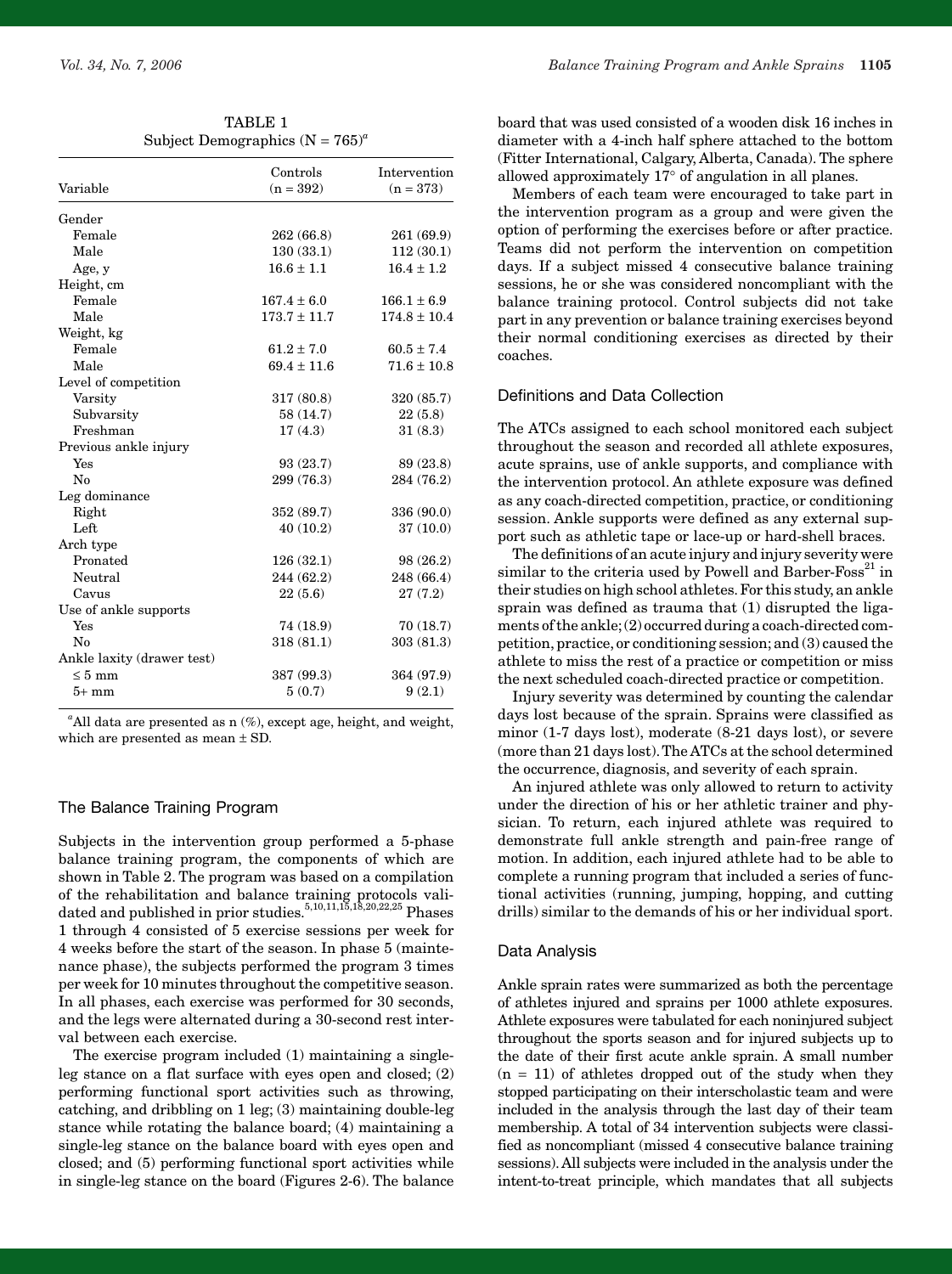| Phase        | Surface | Eyes   | Exercise                                                                                   |
|--------------|---------|--------|--------------------------------------------------------------------------------------------|
| I            | Floor   | Open   | Single-leg stance                                                                          |
| Week 1       |         | Open   | Single-leg stance while swinging the raised leg                                            |
|              |         | Open   | Single-leg squat $(30^{\circ} - 45^{\circ})$                                               |
|              |         | Open   | Single-leg stance while performing functional activities<br>(dribbling, catching, kicking) |
| $_{\rm II}$  | Floor   | Closed | Single-leg stance                                                                          |
| Week 2       |         | Closed | Swinging the raised leg                                                                    |
|              |         | Closed | Single-leg squat $(30^{\circ} - 45^{\circ})$                                               |
| III          | Board   | Open   | Single-leg stance                                                                          |
| Week 3       |         | Open   | Swinging the raised leg                                                                    |
|              |         | Open   | Single-leg squat $(30^{\circ} - 45^{\circ})$                                               |
|              |         | Open   | Double-leg stance while rotating the board                                                 |
| <b>IV</b>    | Board   | Closed | Single-leg stance                                                                          |
| Week 4       |         | Open   | Swinging the raised leg                                                                    |
|              |         | Open   | Single-leg squat $(30^{\circ} - 45^{\circ})$                                               |
|              |         | Open   | Single-leg stance while rotating the board                                                 |
| $\mathbf{V}$ | Board   | Closed | Single-leg stance                                                                          |
| Week $5+$    |         | Open   | Single-leg squat $(30^{\circ} - 45^{\circ})$                                               |
|              |         | Open   | Single-leg stance while rotating the board                                                 |
|              |         | Open   | Single-leg stance while performing functional activities<br>(dribbling, catching, kicking) |

| TABLE 2                                   |
|-------------------------------------------|
| The Balance Training Program <sup>a</sup> |

*a* Phases I through IV were performed 5 days per week. Phase V was performed 3 days per week for the rest of the season. Each exercise was performed for a duration of 30 seconds per leg, and legs were alternated during a rest period of 30 seconds between repetitions.



**Figure 2.** Single-leg stance with eyes open. **Figure 3.** Single-leg stance while dribbling.

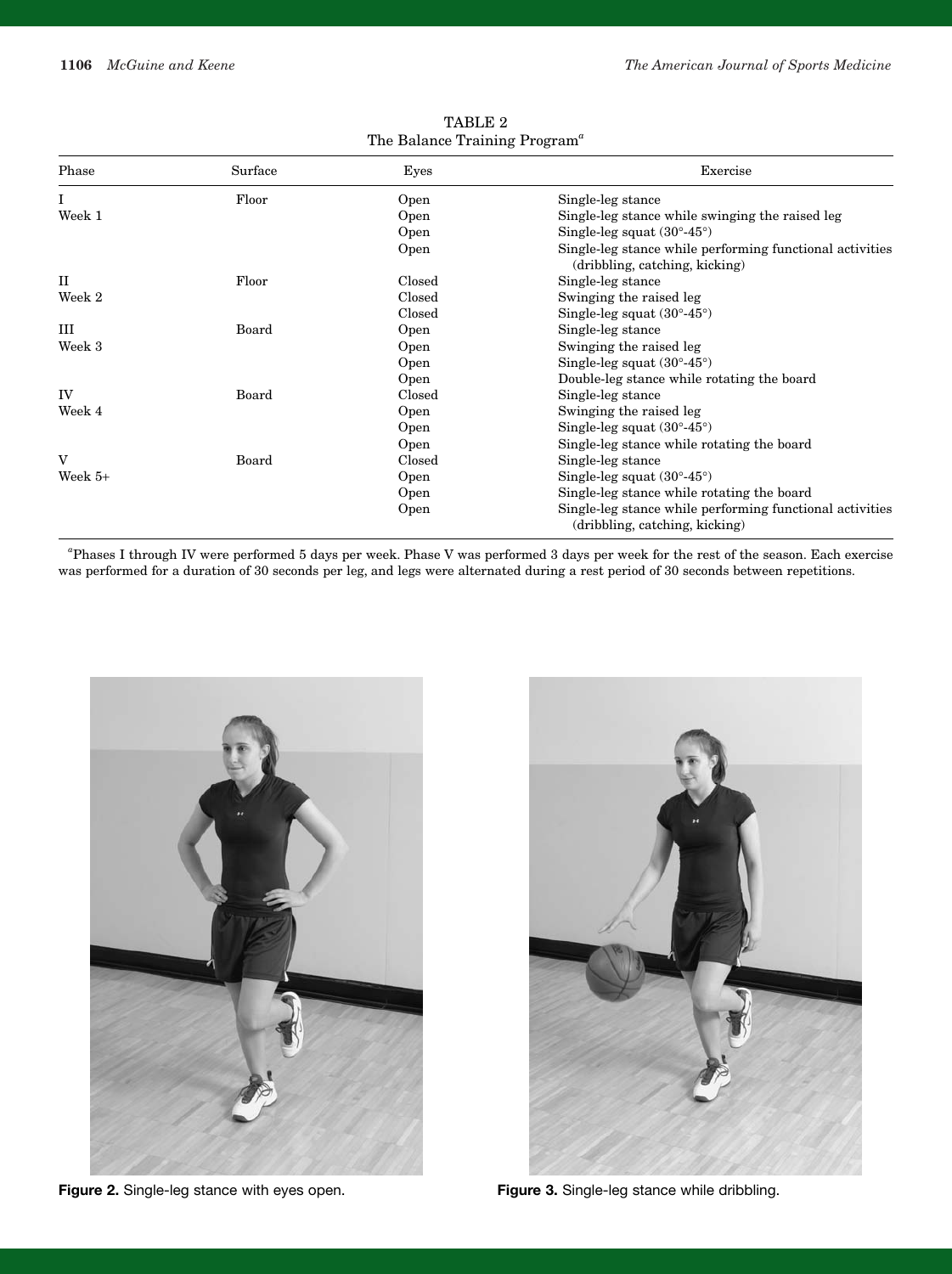

are included in all analyses, regardless of whether they completed the intervention program.

Various statistical procedures were performed on the data using  $P < 0.05$  as the level of significance. Ankle sprain rates were estimated using the methods of Kaplan and Meier survival analysis and compared between the intervention and control groups using a log-rank test. The Cox Proportional Hazards model was used to examine the relationship between ankle sprains and several independent variables (intervention, gender, height, weight, sport, etc). In addition, Fisher exact tests were used to determine if the intervention program was equally effective for subjects with and without a history of an ankle sprain.All statistical analyses were performed using SAS software, version 6.12 (SAS Institute, Cary, NC).

# RESULTS

## Subject Population

The characteristics and demographics for the subjects in the intervention and control groups were similar and are summarized in Table 1. Although the number of male and female athletes recruited for the study was comparable, 542 (68.3%) of the subjects who ultimately enrolled were girls. This finding did not affect the analysis, however, because the percentage of girls in the intervention and control groups (69.9% vs 66.8%) was similar.



**Figure 4.** Double-leg stance while rotating the board. **Figure 5.** Balancing on the board while the eyes are closed.

## Description of the Ankle Sprains

Sixty-two of the 765 subjects (8.1%) sustained an acute ankle sprain during their sports season (Table 3). Overall, the rate of ankle sprains was 1.51 per 1000 exposures. Fifty-six (90.3%) were lateral ankle sprains, 4 (6.4%) were medial sprains, and 2 (3.2%) were syndesmotic sprains.

The mean number of days lost from the sprains was 7.6 days (range, 2-26 days). A majority (64.5%) of the ankle sprains were minor and caused the athlete to miss 1 to 7 days, whereas 29% were classified as being of moderate severity (the athlete missed 8-21 days), and 6.4% were severe (the athlete was out for more than 21 days). Three subjects sustained a sprain near the end of the season and did not return to competition before the season ended. In these cases, the trainer stopped counting days lost on the last day the team practiced or competed.

## Balance Training Subjects Versus Control Subjects

Kaplan-Meier survival analysis documented the exposure date of each sprain and the number of athletes exposed for that particular day, thereby calculating the relative risk of sprain during the course of the season (Figure 7). The sprain rates for the intervention subjects were significantly lower than for controls ( $\chi^2$  = 4.00,  $df = 1$ ,  $P = .045$ ). The risk of ankle injury for subjects taking part in the balance training program was 62.0% (95% confidence interval [CI], 37.8%- 101.7%) of that in the control group (Table 4).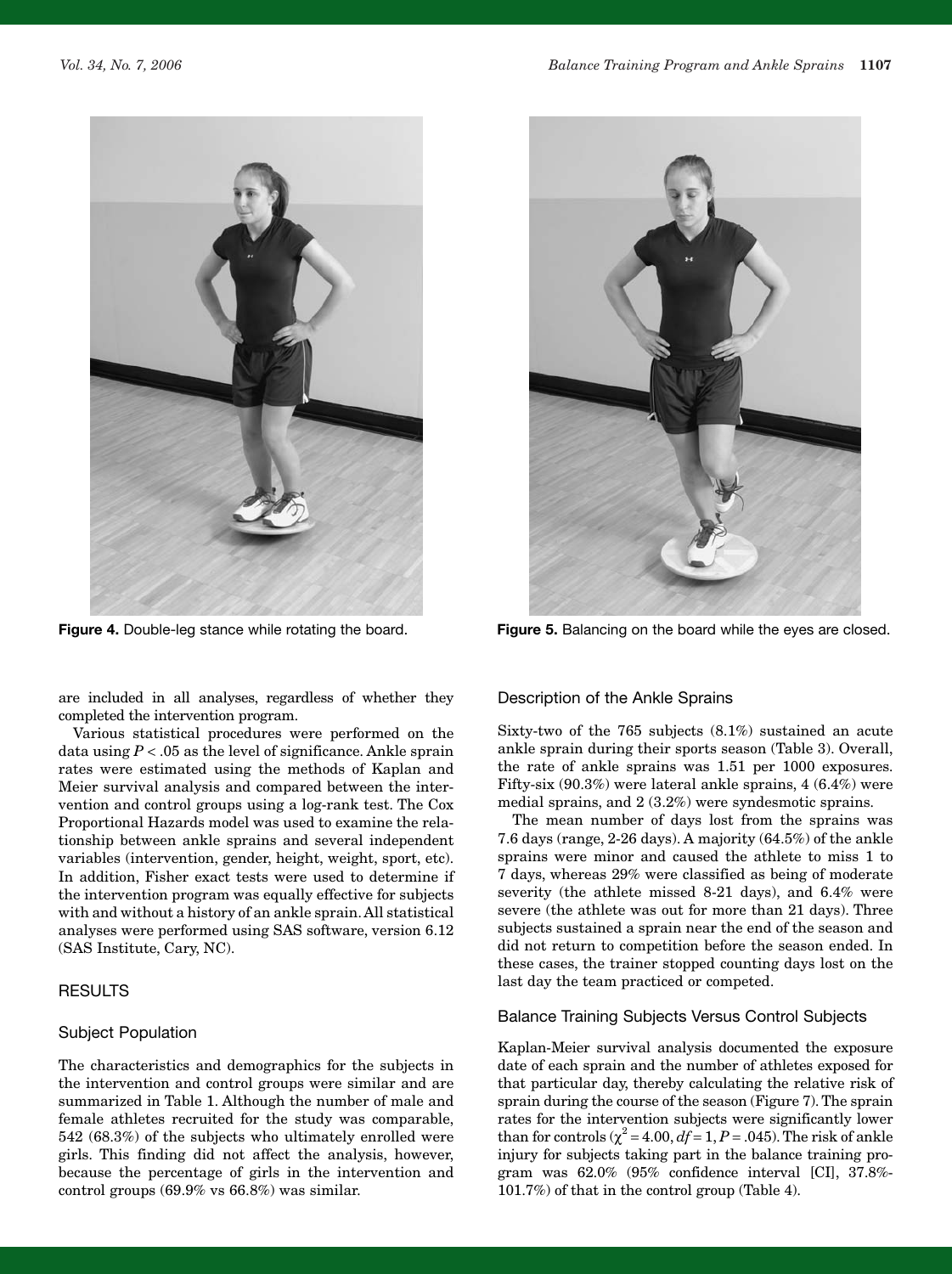

**Figure 6.** Balancing on the board while performing functional activities (dribbling).

| TABLE 3                          |  |  |  |  |  |  |
|----------------------------------|--|--|--|--|--|--|
| Description of the Ankle Sprains |  |  |  |  |  |  |

|                        | n                  | $\%$    |
|------------------------|--------------------|---------|
| Ankle sprains          | 62                 | 8.1     |
| Exposures              | 41 0 78            |         |
| Sprains/1000 exposures | 1.51               |         |
| Severity (days lost)   | Mean = $7.6 + 5.3$ |         |
| Mild                   | 40                 | 64.5    |
| Moderate               | 18                 | 29.0    |
| Severe                 | 4                  | 6.4     |
| Type of sprain         |                    |         |
| Lateral                | 56                 | 90.3    |
| Medial                 | 4                  | 6.4     |
| Syndesmotic            | $\overline{2}$     | $3.2\,$ |

In athletes without previous ankle sprain, 7.7% (23 of 299) of the controls and 4.2% (12 of 284) of the subjects taking part in the intervention sustained an ankle sprain. The risk of ankle injury in the intervention group was 54.9% (95% CI, 27.9%-108.3%) of that in the control group. Although the training program appeared to reduce the incidence of ankle sprains in subjects without a history of ankle sprain, these results did not achieve significance  $(\chi^2 = 3.42, df = 1, P = .059)$ . However, the small number of sprains and the sample size limited the statistical power



**Figure 7.** Rate of ankle sprains for high school subjects in the control and intervention groups. The rate of ankle sprains was significantly lower in subjects in the intervention group. (Kaplan-Meier survival estimate:  $\chi^2 = 4.00$ ,  $df = 1$ ,  $P = .045$ .)

in this analysis to detect any difference in injury rates between the 2 groups.

There were no adverse events from participating in the balance training program. Specifically, the on-site trainers did not observe or report any injuries from athletes who fell off of the board during the balance training.

## Effect of the Independent Variables on the Risk of Ankle Sprain

The effect each variable had on the rate of ankle sprain is shown in Table 5. The risk of sustaining an ankle sprain was twice as high (risk ratio, 2.14; 95% CI, 1.25-3.65;  $P = .005$ ) for subjects who had sustained an ankle sprain within the previous 12 months. Taking part in the intervention program significantly reduced the risk of an ankle sprain (risk ratio, 0.56; 95% CI, 0.33-0.95; *P* = .033). This finding indicates that the intervention program was very effective in reducing the number of ankle sprains.

The remaining variables evaluated, including gender, sport, leg dominance, use of ankle supports, and ankle laxity, did not have a significant effect on the rate of ankle sprains (Table 5).

## Ankle Sprain Severity

The mean number of days lost was  $5.8 \pm 5.5$  days for subjects in the intervention group and  $8.1 \pm 6.6$  days for subjects in the control group. The distribution of ankle sprains by severity (mild, moderate, severe) is summarized in Table 6. The percentage of minor sprains in the intervention group was higher than in the control group (74% vs 59%), whereas the percentage of moderate sprains in the intervention group was lower than in the control group (22% vs 33%).

A Fisher exact test was used to determine whether there was a significant difference in the distribution of injury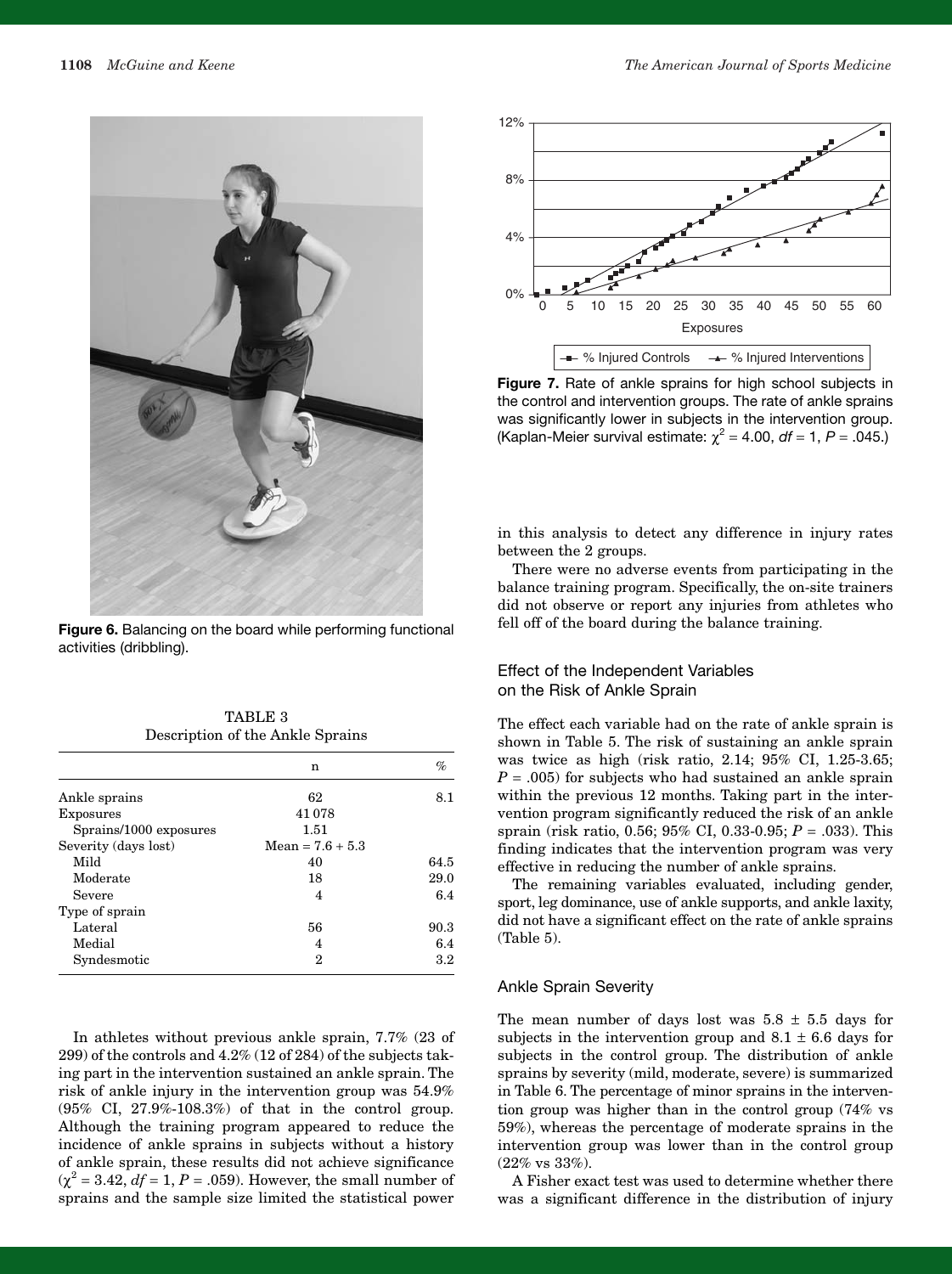TABLE 4 Rate of Ankle Sprains for Control and Intervention Subjects

|              | Subjects $(n)$ | Ankle Sprains | Rate per Player $(\%)$ | Exposures | Sprains/1000 Athletic Exposures |
|--------------|----------------|---------------|------------------------|-----------|---------------------------------|
| Controls     | 392            | 39            | 9.9                    | 20828     | 1.87                            |
| Intervention | 373            | 23            | $6.1^a$                | 20 250    | 1.13                            |
| Total        | 765            | 62            | 8.1                    | 41078     | 1.51                            |

<sup>a</sup>The risk ratio for subjects in the intervention group was 62% of that of controls.

| TABLE 5                                            |
|----------------------------------------------------|
| Relationship of Independent Variables and the Risk |
| of Ankle Sprain for High School Soccer             |
| and Basketball Players"                            |

|                             |          |                  | Risk  |               |
|-----------------------------|----------|------------------|-------|---------------|
| Variable                    | $\chi^2$ | $\boldsymbol{P}$ | Ratio | 95% CI        |
| Balance training<br>program | 4.513    | $.033^{b}$       | 0.56  | 0.33-0.95     |
| Age                         | 0.007    | .929             | 1.01  | 0.78-1.31     |
| Level of<br>competition     | 0.696    | .404             | 0.76  | 0.41-1.42     |
| Use of ankle<br>support     | 3.821    | .051             | 1.75  | 0.99-3.09     |
| Height                      | 0.564    | .452             | 0.79  | $0.43 - 1.45$ |
| Weight                      | 0.293    | .588             | 1.03  | $0.90 - 1.18$ |
| Body mass index             | 0.495    | .481             | 0.74  | $0.32 - 1.69$ |
| Leg dominance               | 1.490    | .222             | 0.78  | $0.15 - 1.55$ |
| History of ankle<br>sprain  | 7.891    | $.005^b$         | 2.14  | 1.25-3.65     |
| History of knee<br>injury   | 0.395    | .529             | 0.74  | $0.29 - 1.88$ |
| Arch type, pronated         | 0.918    | .338             | 0.75  | $0.43 - 1.33$ |
| Arch type, supinated        | 0.040    | .840             | 0.89  | 0.31-2.55     |
| Ankle laxity                | 0.074    | .785             | 0.75  | $0.10 - 5.69$ |
| Gender                      | 0.330    | .565             | 0.81  | $0.40 - 1.63$ |
| Sport                       | 1.232    | .266             | 1.39  | 0.77-2.48     |

 ${}^a$ Cox Proportional Hazards Model ( $\chi^2$  = 30.032, *df* = 15); CI, confidence interval.

 $b$ Denotes a significant value ( $P < .05$ ).

severity between both groups. However, because of the small number of sprains in the moderate and severe categories, these categories were collapsed into a single category (more than 7 days lost). After collapsing the data, no difference was detected  $(P = .281)$  in sprain severity.

#### **DISCUSSION**

The primary objective of this study was to determine whether a balance training program could reduce the rate of ankle sprains in high school athletes. The results of this study document that a simple, inexpensive, balance training program performed during a high school sport season will reduce the rate of ankle sprains by 38% in male and female high school soccer and basketball players. This result has several important ramifications. First, the age group included in this study represents a large (1.7 million)

population of athletes participating in high school soccer and basketball programs. Second, ankle sprains represent the highest rate of time loss injuries in this population of athletes. A decrease of 38% of ankle sprains in this group of high school soccer and basketball players (as found in this study) would result in a reduction of \$26 million in direct health care costs and \$380 million in indirect costs per year if the program were used on a national level for these 2 sports alone. Third, many of the athletes in high schools across the country do not have access to the equipment or the skilled personnel necessary to participate in an ankle sprain prevention program. Fourth, the balance boards are not expensive. Balance boards similar to those used in this study can be purchased for \$30 to \$60 and will last for several years. Purchasing 10 to 12 balance boards would allow many members of a team to use the boards at the same time, thus causing little disruption of other team activities and practices. Finally, the 5-phase program used in this study is time efficient and can easily be adapted to most athletic team practices and physical education class settings.

Male and female high school (adolescent) athletes in the United States are a population that has been sparsely studied regarding prevention of ankle sprains. In fact, this study is the first to show that balance training, as a single intervention, will significantly reduce ankle sprains in this population. One prior study also used adolescent athletes to evaluate the efficacy of balance training (an ankle disk program) for reducing ankle sprains in female team handball players (ages 16-18 years).<sup>28</sup> However, their prevention program also included one warm-up activity for each muscle group to ensure a thorough warm-up and training of all muscle groups. The authors found that the number of ankle sprains was significantly lower in the intervention group and concluded that the specific training of balance and proprioception had an important role in the prevention of ankle sprains in young female handball players. However, they could not determine whether the balance training or the regular warm-up was the major cause for the reduction in injury rates.

The second objective of this study was to determine whether a balance training program was equally effective in reducing the rate of ankle sprains in subjects with and without a history of an ankle sprain. None of the prior studies has been able to document that a proprioceptive training program will significantly reduce the incidence of ankle sprains in athletes without a prior sprain.<sup>4,11,25,27-29</sup> Our results suggest that a balance training program will reduce the rate of ankle sprains in athletes who have not had a prior ankle sprain. However, our results approached (*P* < .059) but did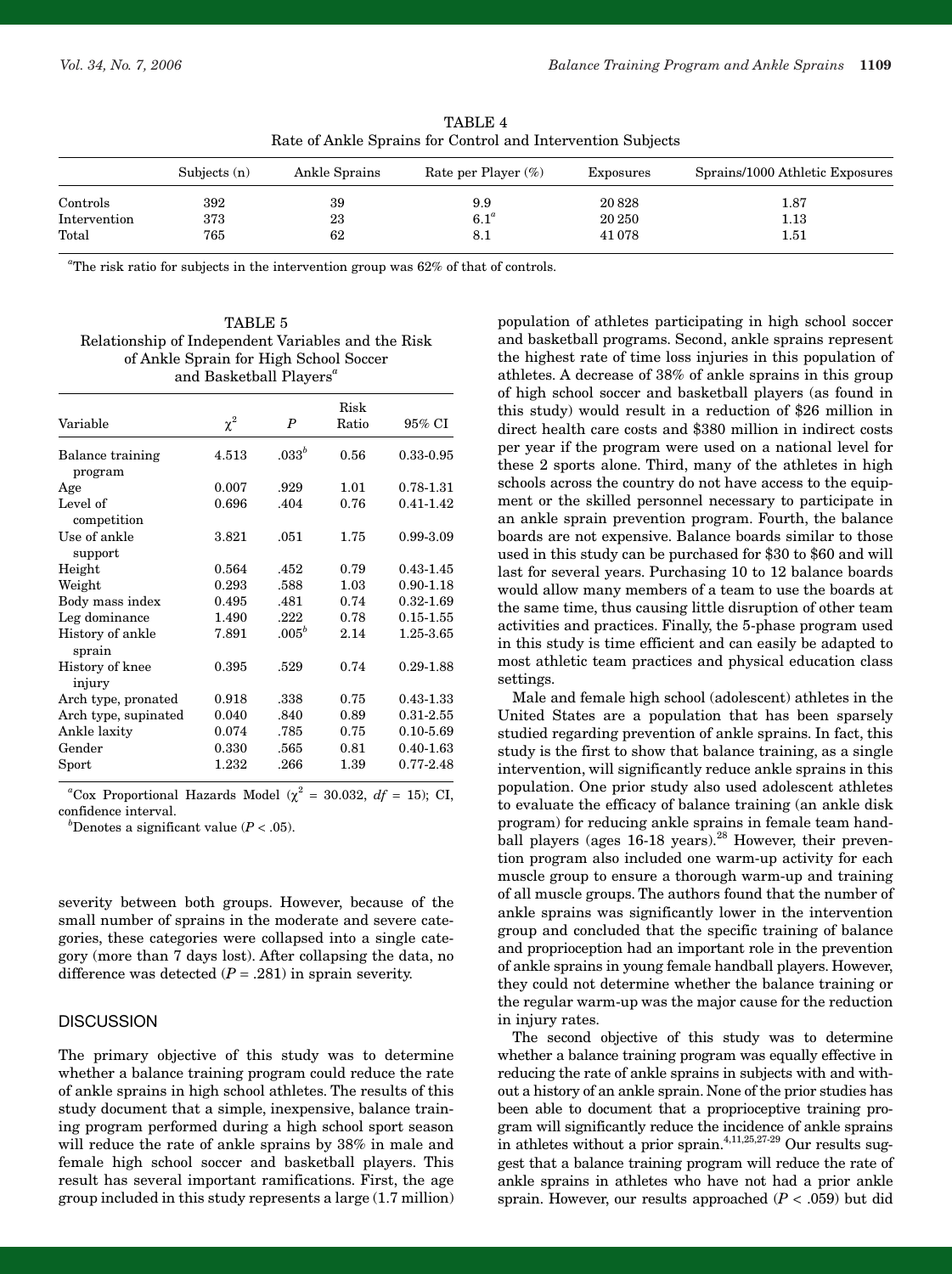|              |              | .    |    |                  |  |                 |                    |
|--------------|--------------|------|----|------------------|--|-----------------|--------------------|
| Group        | Minor, 1-7 d |      |    | Moderate, 8-21 d |  | Severe, $>21$ d |                    |
|              |              | $\%$ | n  | $\%$             |  | %               | $\sim$ $\sim$<br>n |
| Intervention |              | 73.9 | :D | 21.7             |  | 4.3             | 23                 |
| Control      | 23           | 58.9 | 13 | 33.3             |  | 7.6             | 39                 |
| Total        | 40           | 64.5 | 18 | 29.0             |  | 6.0             | 62                 |

TABLE 6 Distribution of the Ankle Sprains by Severity (Days Lost)*<sup>a</sup>*

*a* There were no significant differences in injury severity between the 2 groups. Because of the small number of injuries, the category of Minor injuries was compared with the combined categories of Moderate and Severe injures. Fisher exact test, *P* = .281.

not attain statistical significance.This finding was attributed in large part to the fact that there were fewer sprains  $(n = 62)$ than the number we projected  $(n = 87)$  based on the incidence of acute sprains reported in other studies.<sup>3,7,21,24,26</sup>

The results substantiate that a balance training program was effective in significantly reducing the rate of recurrent ankle sprains in those high school athletes who had prior ankle sprains. This result is in accord with the results of prior studies. Verhagen et al, $^{26}$  who studied the effect that a 36-week balance board training program had on reducing ankle sprains in adult Dutch volleyball players, found that the number of self-reported ankle sprains was significantly lower in athletes completing the intervention program. This result, however, was seen only in players with a history of an ankle sprain.

Tropp et al<sup>25</sup> compared the efficacy of a semirigid ankle orthosis and ankle disk training for reducing ankle sprains. However, the ankle disk training program was only given to the 65 athletes who had previous ankle problems. Both the semirigid orthosis and the ankle disk program significantly reduced the number of ankle sprains in those with prior ankle sprains.

In 1997, Bahr et al<sup>4</sup> reported on a 3-year cohort study that evaluated a proprioceptive prevention program that included a didactic session on risk factors, a 2-hour training session on a balance board for players with previous ankle sprains, and technical training that emphasized safe takeoff and landing techniques.They found that the incidence of ankle sprains was reduced by 47% from the first to the third years, but they could not determine to what degree each of the program's elements contributed to the overall results.

Three other studies also examined the effect that balance training had on athletes with a history of an ankle sprain. Each of these studies also found that the intervention group, which did a balance training program, had a significantly lower rate of re-sprains compared with the control group.  $\frac{11,23,29}{2}$ 

The third goal of this study was to examine the relationship that various independent variables had on the risk of sustaining an ankle sprain. Sustaining an ankle sprain within the previous 12 months more than doubled the risk of another sprain (risk ratio, 2.14). This finding is consistent with previous publications that reported that sustaining an ankle sprain predisposes a person to a subsequent ankle sprain. $^{9,24,29}$ 

The variable that was associated with the lowest risk of an ankle sprain was performing the balance training program. This program reduced the risk of injury by nearly half (risk ratio, 0.56). This finding, coupled with the risk ratio of 2.14 for reinjury reported above for those who had prior sprains, further emphasizes the importance of performing balance training exercises to reduce the rate of ankle sprains.

It is interesting that the use of ankle supports appeared to lead to an increase in the risk of ankle sprain. However, this finding should be interpreted with caution. We defined ankle support as any tape or brace used by the athlete. We suspect that a number of athletes used braces that they had purchased on their own that provided limited support. In addition, some athletes relied on coaches and teammates to tape them when they competed away from their own school. We have no doubt that if equivalent, wellconstructed braces were used on all athletes and taping was done only by an ATC, we would not have found that the risk of ankle sprains was higher in subjects who used ankle supports.

The last objective of the study was to determine whether the balance training program would reduce the severity of ankle sprains. We found that the balance training program did not affect the severity of the sprain. Specifically, it did not reduce the mean number of days lost and did not affect the distribution of sprains classified as mild, moderate, or severe. This finding is similar to that of Verhagen et al, $^2$ who found that the average time lost from volleyball after an ankle sprain was not affected by taking part in a balance training program.

# Study Limitations

Recall bias may have occurred with the subjects when they completed the self-report questionnaire regarding their sprain history. We tried to minimize this bias by reviewing the responses with each subject and cross-checking responses whenever possible with the school injury records from previous sport seasons.

The lack of blinding may also be a limitation. Subjects performing the intervention knew they were doing so to prevent sprains. In addition to the lack of subject blinding, the ATCs at the schools knew which teams were in the control and intervention groups. Such limitations have been discussed in reviews,  $^{9,24,26}$  which have concluded that these problems are inherent in these types of studies.

In this study, female subjects outnumbered male subjects by a ratio of 2 to 1. Before each season, equal numbers